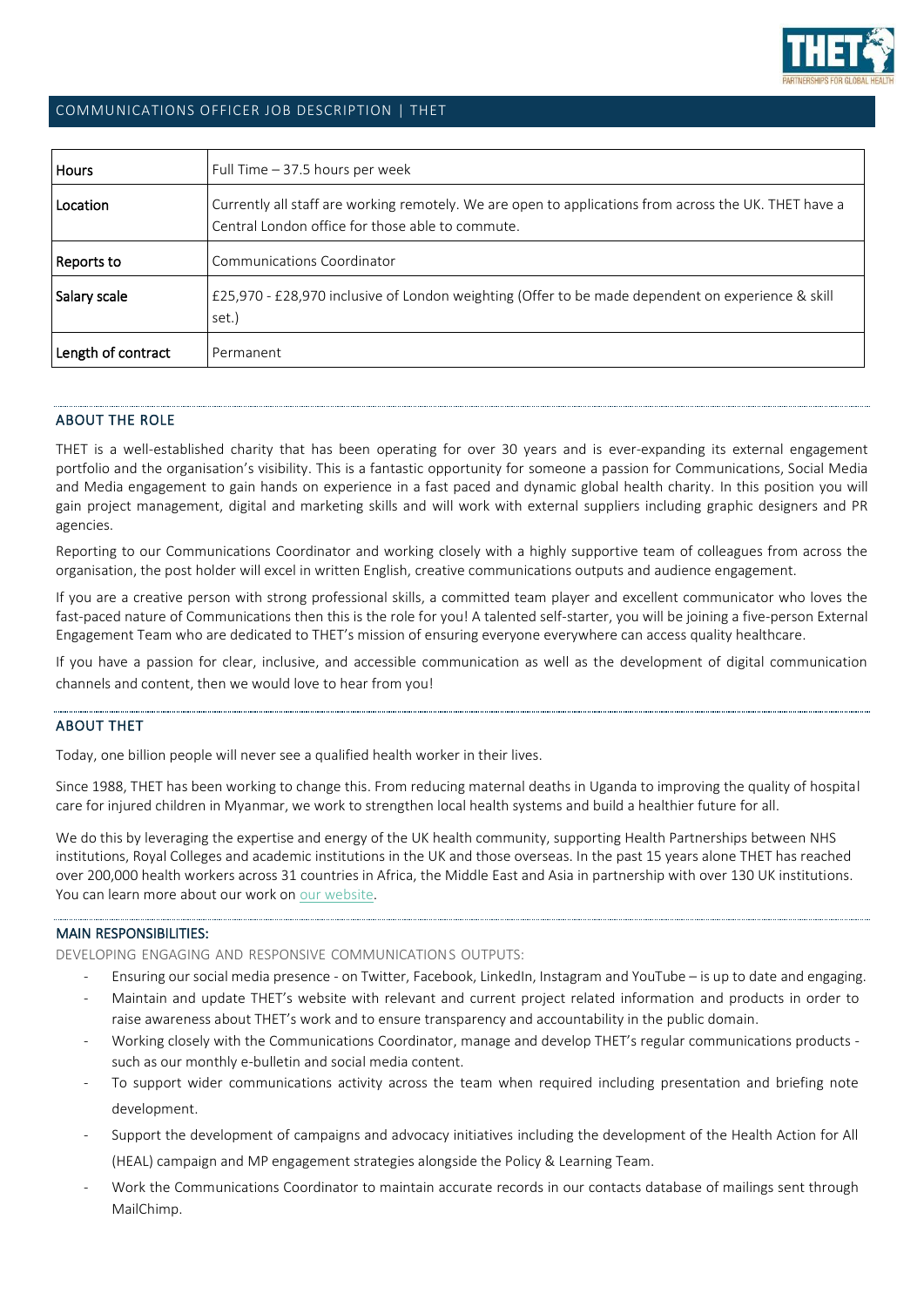

### DEMONSTRATING THE IMPACT OF OUR PROGRAMMES AND PROJECTS

- Work proactively with colleagues both in the UK and overseas, to identify opportunities for capturing and sharing knowledge, and disseminating information about major progress and impact.
- Work with staff across THET to plan, draft, edit, proofread, and approve email campaigns and updates sent through MailChimp to ensure they accurately reflect the organisation's brand and house style and the balance of our work.

#### EXPANDING OUR MEDIA ENGAGEMENT

- Develop case studies, identify and prepare stories for the media and empower people to share their experiences.
- Translate complex policy reports and research outputs into compelling stories which gain news and PR coverage.

#### Experience and Expertise

- A solid understanding of the digital landscape and social media with experience of generating digital-first coverage and amplifying communications and campaign messages creatively in the digital sphere.
- Proven ability to write succinct and engaging copy that communicates complex information in a lively and accurate manner, and demonstrable experience of successfully editing and proofreading copy written by others.
- Excellent written English and proven ability to write for different audiences including our Health Partnership community, the public and key external stakeholders and donors.
- Ability to deliver high quality and accurate work on time in a pressured environment, and to work to competing deadlines.
- Experience of managing, or assisting with managing, projects which involve the development of content.
- Interest in using film to communicate an organisation's activities and an understanding of how to plan and produce short films.
- A meticulous and methodical approach to tasks and an eye for detail.
- Demonstrable experience of identifying and liaising with key stakeholders.
	- o Strong awareness of sector trends, willingness to innovate, and the ability to generate new ideas and bring them to fruition.
- Excellent organisational and time management skills to manage multiple priorities concurrently.
- Excellent team-working, collaboration and problem-solving skills.

#### Key competencies

.

- Communication skills: ability to speak and write clearly and effectively; listen to others, tailor language, tone, style and format to match the audience; demonstrate openness in sharing information and keeping people informed; analyse complex information, draw out the key points and issues and present these in a way that can be easily understood; adhere to the highest ethical standards.
- Ability to work with minimum supervision to identify information and knowledge sharing opportunities and to engage a wide range of colleagues in realising these opportunities.
- Planning and organising: ability to develop clear goals that are consistent with agreed strategies; foresees risks and allows for contingencies when planning; monitors and adjusts plans and actions as necessary; uses time efficiently.
- Teamwork: Ability to work collaboratively with colleagues to achieve organisational goals; solicits input by genuinely valuing others' ideas and expertise; is willing to learn from others; builds and sustains relationships with key constituents; keeps relevant team members updated on progress and challenges.

| Person<br>specification | <b>Essential</b>                                                                                                                            | <b>Desirable</b>                                                           |
|-------------------------|---------------------------------------------------------------------------------------------------------------------------------------------|----------------------------------------------------------------------------|
| <b>Qualifications</b>   | Educated to degree level in marketing,<br><b>-</b><br>communications, international development, global<br>health or a relevant discipline. | Training in communications or related<br>$\overline{\phantom{0}}$<br>area. |